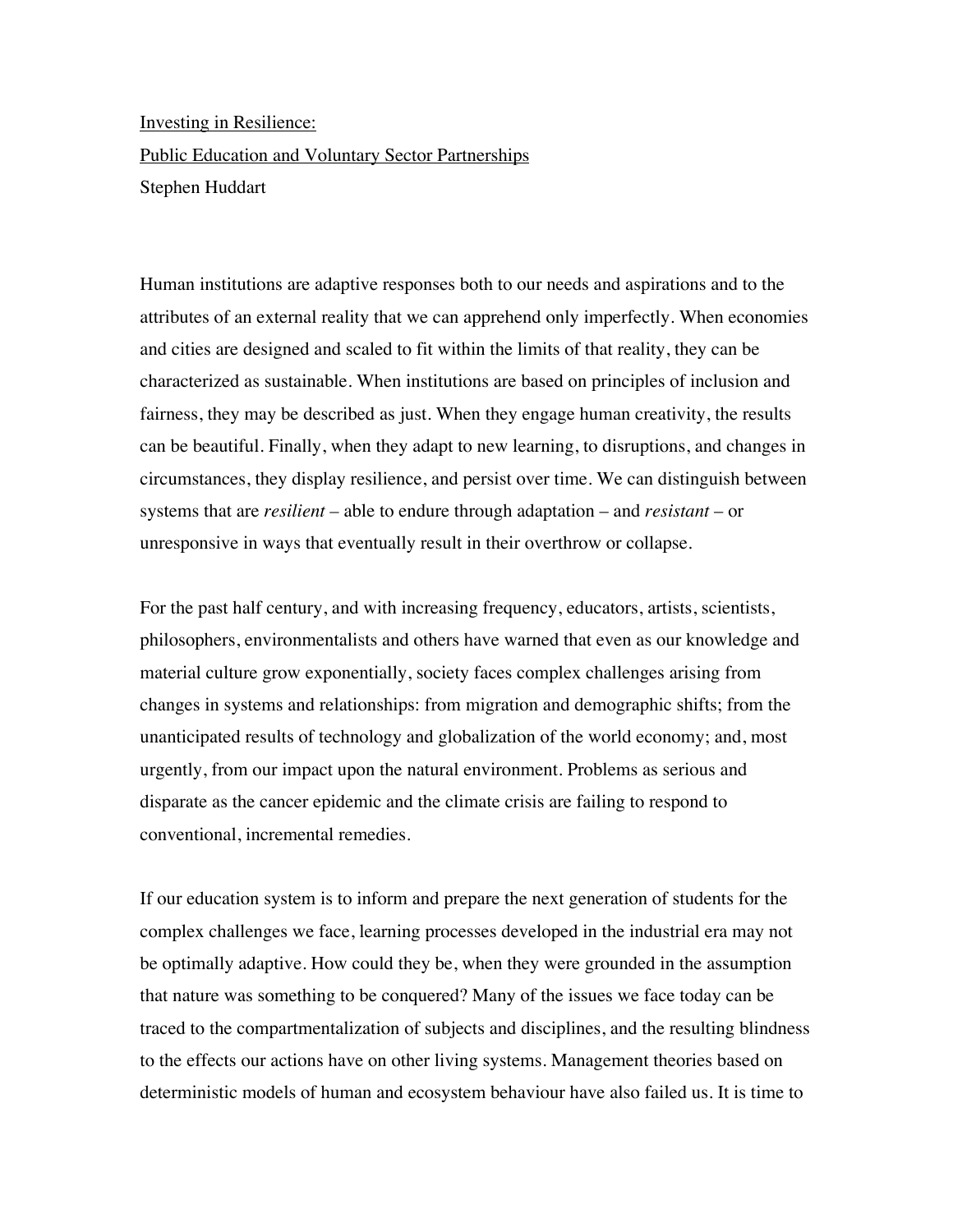replace them. Likewise, treating students as units to be sorted and graded according to their likelihood of success at university may have been appropriate for an era when 90 percent of students were expected to enter the workforce before completing high school, but is of little value in today's diverse classrooms.

As Einstein put it, "we can't solve problems by using the same kind of thinking that created them." The challenges at hand call for an education system that is inclusive, that emphasizes civic engagement, and that develops the skills necessary to work effectively across disciplines and cultures, in the places we call communities. The question is, where do we find the ideas and the leadership that can bring about this substantial and vital shift?

## Recognizing the Voluntary Education Sector

Many new ideas arise at the borders of systems. Academics and educators engage in research and reform of the education system itself, but much that is innovative in today's schools originates outside the classroom, in a burgeoning set of programs and partnerships with the voluntary or community sector, and in the relationships being established by bridge builders who connect schools to communities.

A recent study notes that, depending upon how they are classified, between 8,000 and 13,000 federally registered charitable organizations now include education in their mandates. Whether as an expression of public interest, or as evidence of transformation in progress, it is significant that  $-$  without formal recognition or coordination  $-$  a voluntary education sector has emerged to complement and challenge public education. Leading initiatives have appeared in traditional domains like Canadian history (Historica) and mathematics (JUMP Math), and in emergent fields such as arts-integrated learning (ArtsSmarts, Learning Through the Arts), emotional intelligence (Roots of Empathy), and sustainability education (Evergreen Foundation, Les Etablissements Verts Brundtland).

Innovative school/community partnerships like those cited – and many more that exist at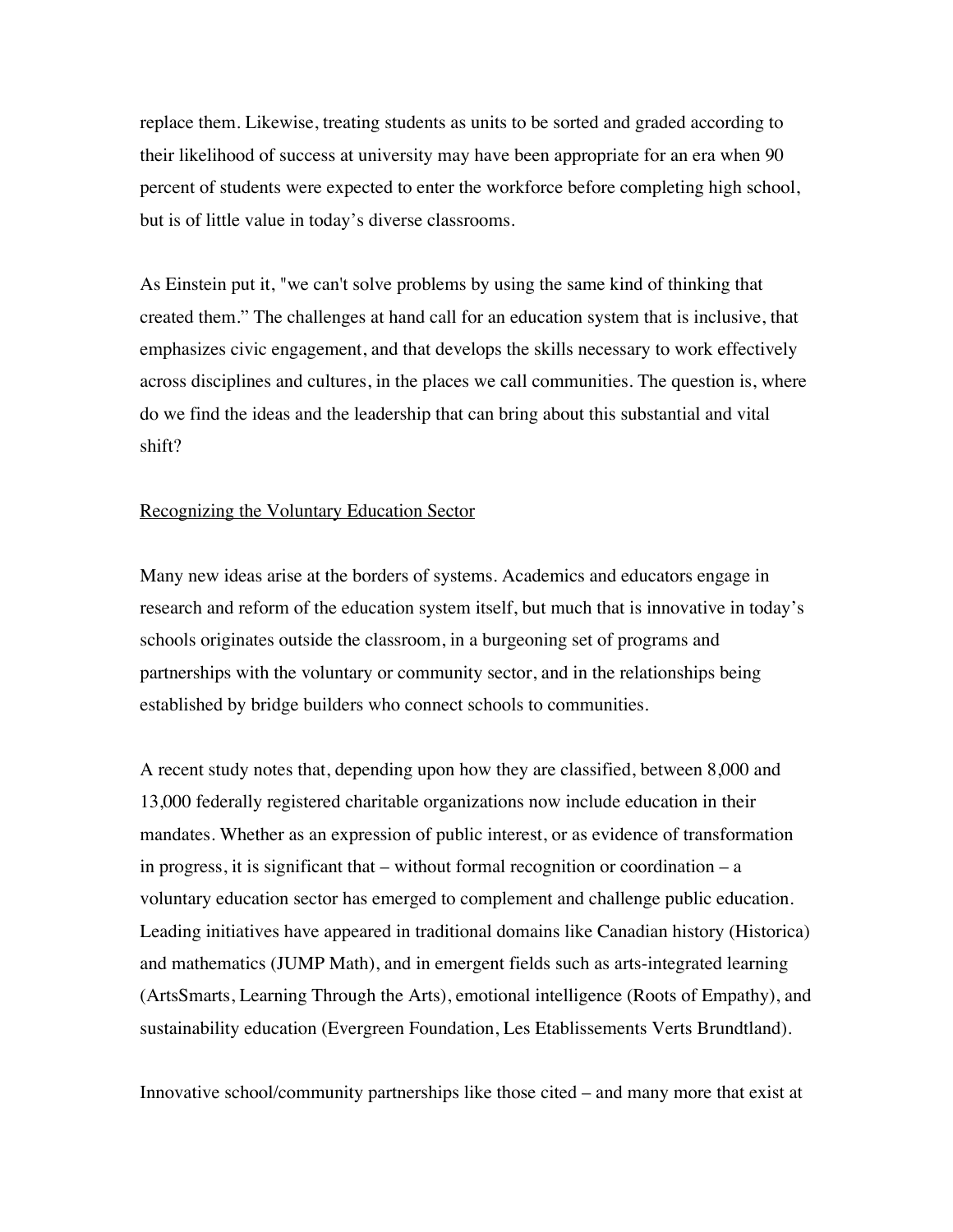a provincial or local level – constitute a critical investment in social resilience. However, while some voluntary sector programs have become well known, few educators or voluntary sector practitioners are aware of the size of the 'intertidal zone' between the public education and voluntary sectors, of the diversity of initiatives that have emerged, or of their potential to change both schools and communities for the better.

### Making the case for community engagement and school success

"Though most principals, superintendents and teachers have a desire to do better and are working as hard as they can to provide a quality education to every student they serve, the road is rough and the going is slow. The lead villain in this frustrating drama is the loss of community in our schools and in society itself. If we want to rewrite the script to enable good schools to flourish, we need to rebuild community. Community building must become the heart of any school improvement effort." Thomas Sergiovanni, *Building Community in Schools<sup>1</sup>*

Pedagogical approaches that focus on community building, that integrate community resources into the curriculum, and that situate learning in experiences in community settings, deserve consideration in terms of their contribution to both social resilience and student success.

In *What Works in Schools,* Robert Marzano marshalls persuasive evidence that "background knowledge" – acquired learning about the world, and about particular subject domains – is a stronger correlate of academic achievement than innate cognitive

 $\overline{a}$ 

<sup>&</sup>lt;sup>1</sup> Sergiovanni, Thomas. *Building Community in Schools*. 1994. San Francisco, CA. Jossey-Bass. p.ix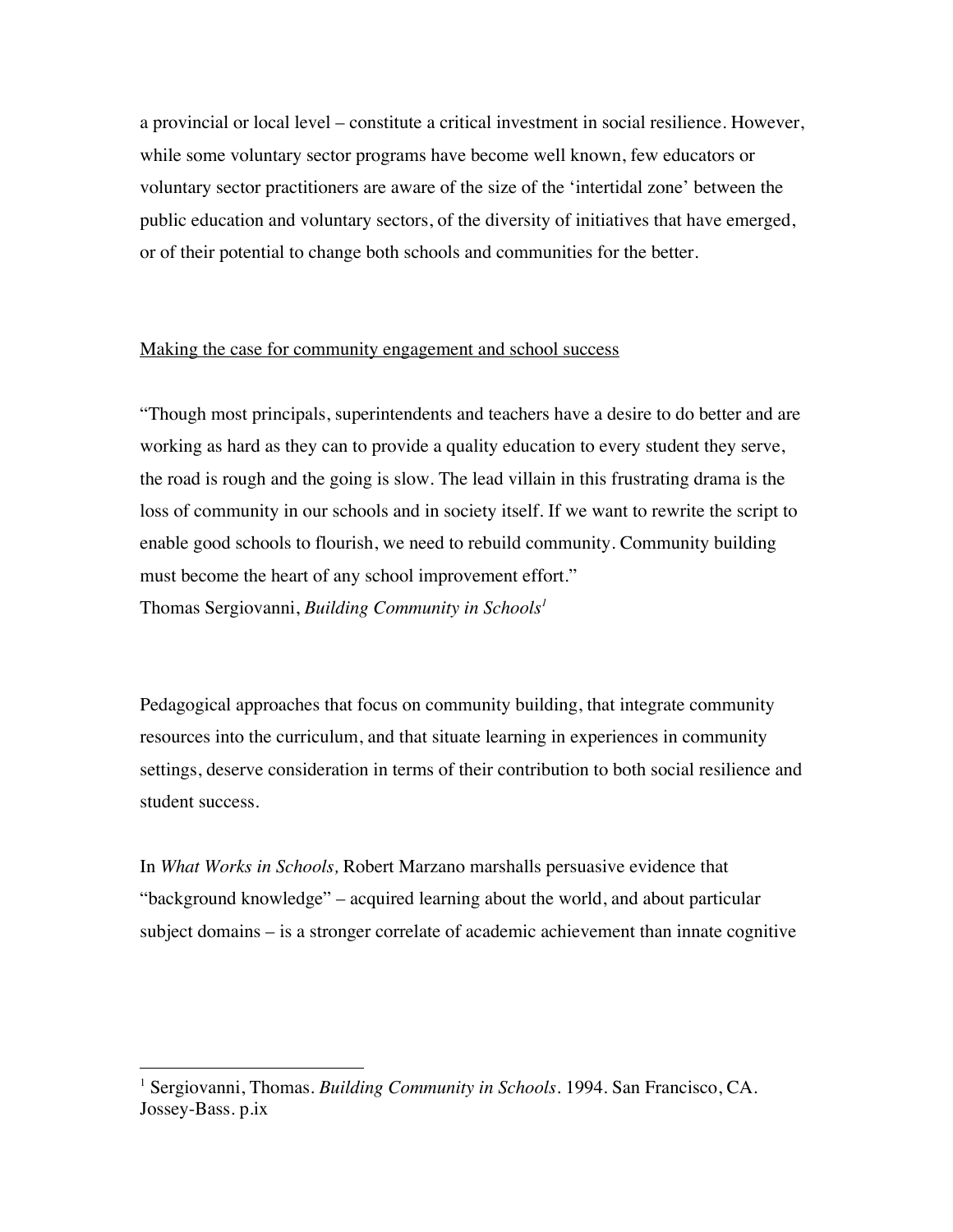ability.<sup>2</sup> He claims that "learned intelligence" is undervalued and suggests strategies for leveling the playing field among learners with varied backgrounds and abilities.

The successful JUMP Math program, for example, works on the premise that if every student is supported in mastering the topic under study, each then has the background knowledge needed to tackle further work. Instead of testing to categorize students as winners and losers, truly inclusive classrooms become possible, and teachers' work more manageable and more satisfying.

As a charitable organization, JUMP is able to attract an enthusiastic cohort of university students who volunteer as classroom aides and tutors. On the other hand, it must occasionally contend with opposition from educators and publishers committed to the status quo. Despite this, it continues to attract new adherents, in Canada, the US and the UK.

Marzano points out that mentoring relationships where community members provide ongoing support to individual students add to every student's store of background knowledge. In another example, Roots of Empathy introduces a parent and a baby into the classroom, giving everyone an opportunity to participate in attentive care. Marzano adds: "By definition, a direct approach [to acquiring background knowledge also] means increasing the variety and depth of out-of-class experiences such as field trips to museums and art galleries or school-sponsored travel and exchange programs."<sup>3</sup>

The ArtsSmarts program, which involves students in the creation of work that integrates personal perspectives with the theme under study, operates as a partnership between schools and local arts groups. The frequency with which teachers and students in such programs report a deepened engagement in learning suggests that it may be helpful to deemphasize formal, "neutral" learning spaces, which can seem alien or irrelevant, and

 $\overline{a}$ 

<sup>2</sup> Marzano, Robert. *What Works in Schools:Translating Research into Action.*2003. Alexandria, VA p. 133 ff

<sup>3</sup> Ibid. p.136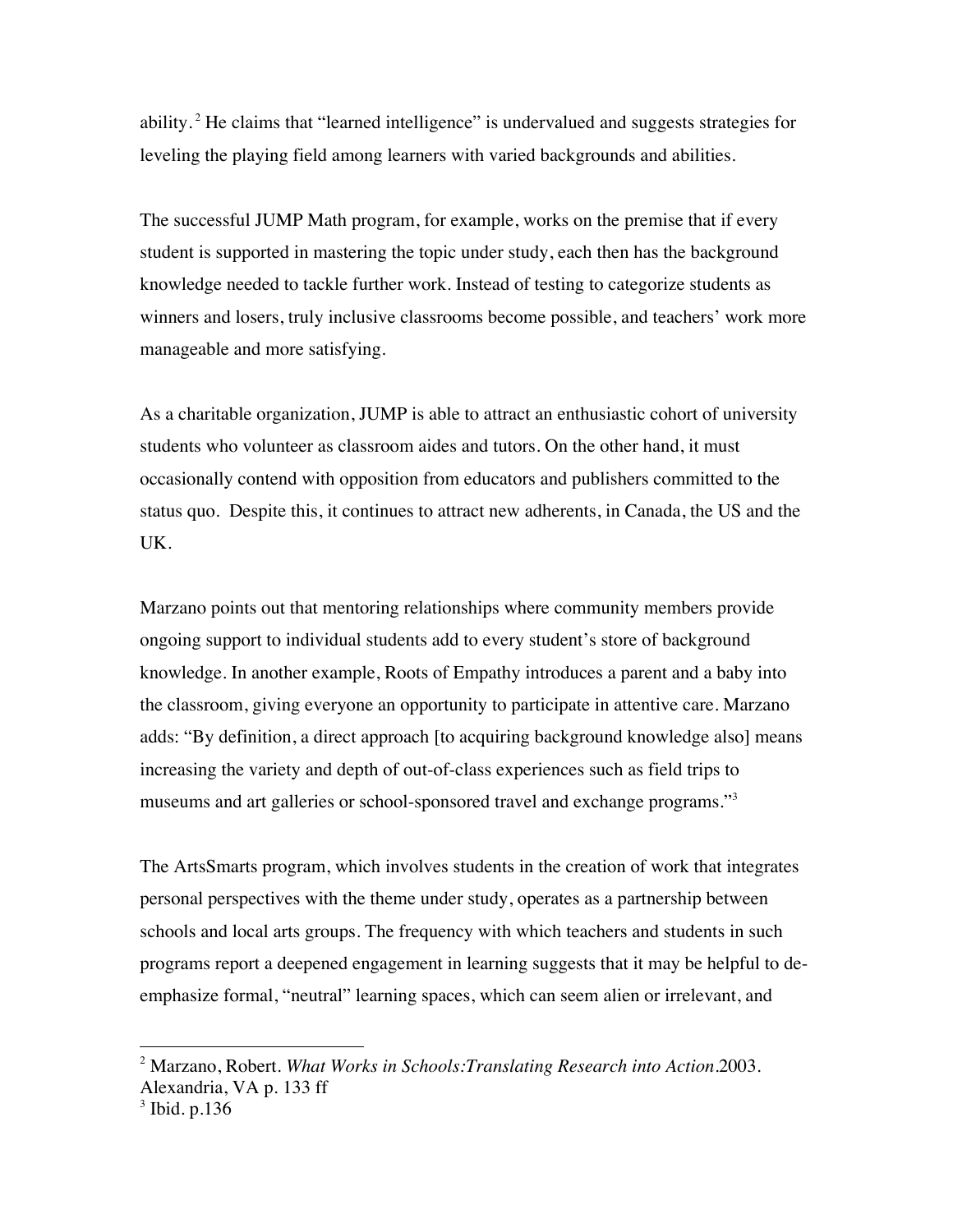replace them with an intentionally diverse range of community-based or communityrelated experiences. This kind of engagement can be an effective counter to high dropout rates, while liberating teachers from "command and control" strategies.<sup>4</sup>

This approach has also been shown to alleviate some of the difficulties faced by aboriginal learners, for whom the long shadow of the residential school system still colours learners' experience. <sup>5</sup>

## SIDEBAR

At Caslan School in Northern Alberta, which serves the Metis community of Buffalo Lake, inviting local artists to work with teachers in the ArtsSmarts program, and the introduction of fiddling and jigging, helped to overcome years of mistrust between the school and the community. The school now holds well-attended meetings in the community itself, and the school bus driver reports that her morning route takes an hour less than it used to, as students are keen to get to classes. For Northern Lights District Superintendent Ed Wittchen, hiring a regional community development officer was a natural next step in re-positioning similar schools and their communities.

# **Use photo provided if suitable**

Community building also occurs in community service learning programs in which academic course work is conducted under the auspices of school/voluntary sector

4 Hume, Karen. *Engaged in Learning: the ArtsSmarts Model.* 2006. Ottawa. ArtsSmarts. Pp 4- 8. Available online at

http://www.artssmarts.ca/media/en/EngagedInLearningWEB.pdf. *Aussi disponible en francais.*

<sup>5</sup> Stevenson, Blair. *Walking Tall in the Hall: A Mapping Review of ArtsSmarts Projects in Aboriginal Settings Across Canada.* 2006. Ottawa. ArtsSmarts. Available at: http://www.artssmarts.ca/media/en/WalkingTallWeb.pdf. *Aussi disponible en francais.*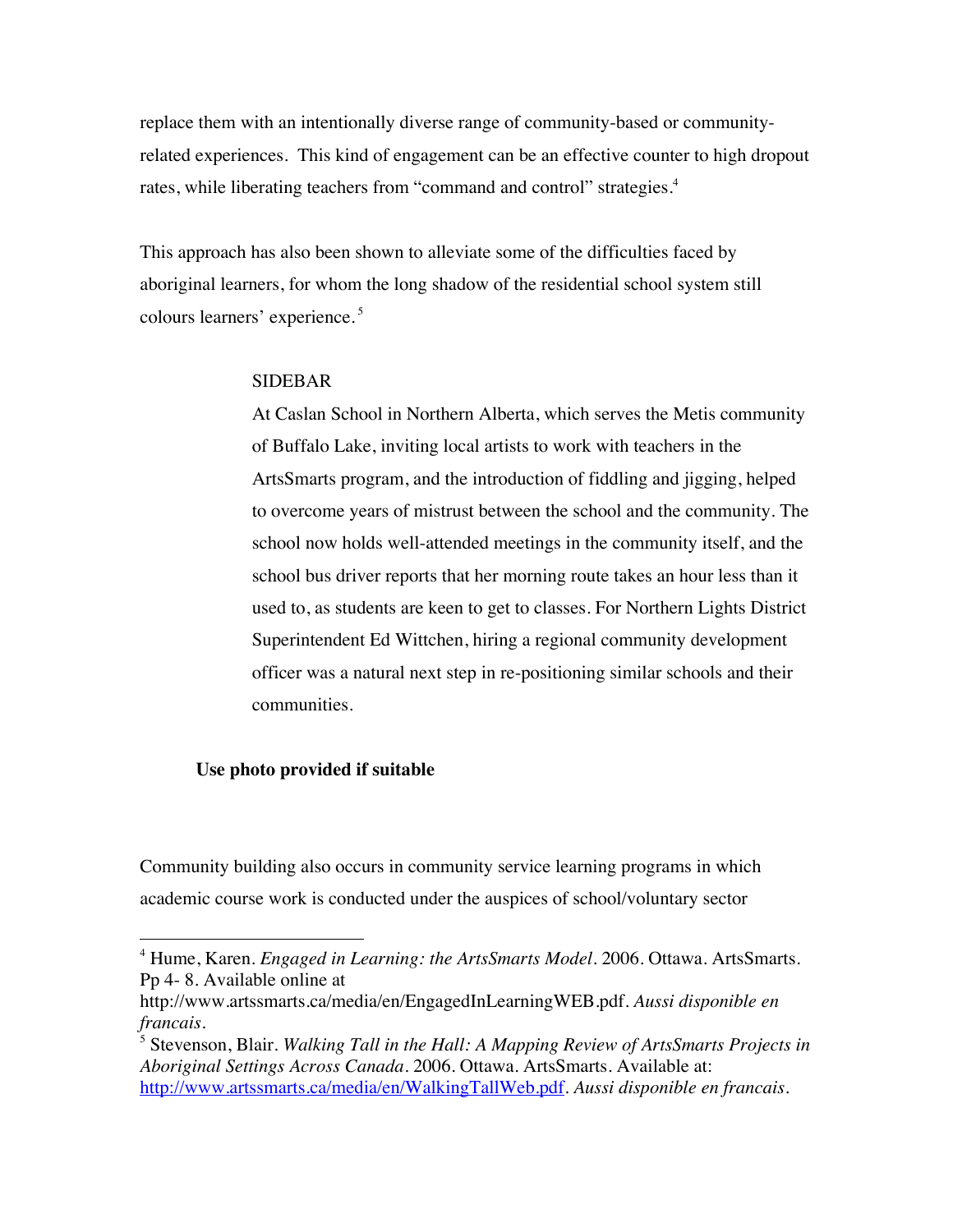partnerships. For students, real world experience adds relevance and a sense of making a difference now rather than after a distant graduation date. In turn, youthful energy and enthusiasm can revitalize community organizations. It is worth noting that when they have an opportunity to exercise choice in the matter, post-secondary students are opting for this kind of experiential learning; a service learning movement is emerging on Canadian college and university campuses, involving students and faculty in a wide range of innovative programs. <sup>6</sup>

### Creativity, community, and a sustainable future

"One of the most important movement strategies is to bridge the boundaries between the generations. On the one hand is the postwar generation that grew up with the suburban university. Schooled in the pursuit of economism, it is today its prime beneficiary. And it is seeing its failure. What this huge and powerful demographic force does in the coming decades – across disciplines, job categories, social classes, genders, races and geographies – is critical to planetary survival. On the other hand is today's generation of students being schooled in a time of deepening unsustainability. And their future is at stake."

- M'Gonigle and Starke, Planet U<sup>7</sup>

Einstein credits his imagination with the insight that led him to develop the Theory of Relativity – he mused what it would be like to ride at the front of a beam of light as it flashed across the universe. Creativity and innovation are essential capacities in a society facing changes on the scale that ours does.

We can also apply imagination to the challenge of how our schools can become powerful learning environments in sustainable communities. What investments and policy changes can we make today that would enhance their resilience? If we could imagine and design

 <sup>6</sup> See www.communityservicelearning.ca

<sup>7</sup> M'Gonigle, Michael and Justine Starke. *Planet U: Sustaining the World, Reinventing the University.* 2006. Gabriola Island, Canada. p. 204.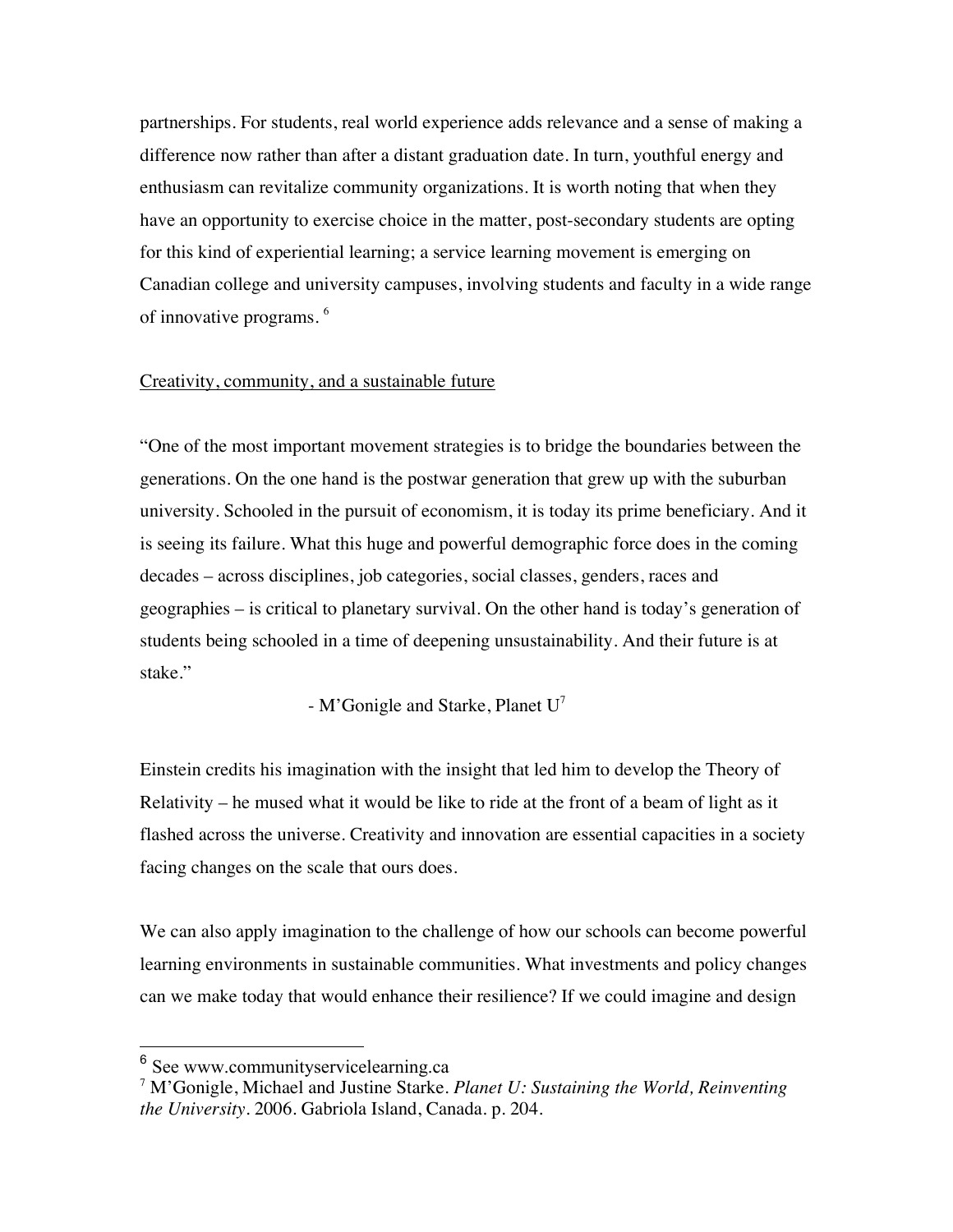our schools as "embassies of the future", how would we describe them? What would our school *systems* look like?

Let me illustrate possible directions with two examples.

The first comes from the Quebec francophone teachers association, the Central des Sindicats du Quebec, whose EVB (Ecoles Verts Brundtland) program has been adopted by over 1100 schools in the province. EVB schools use a framework that promotes active citizenship through education in environment, peace, international development and democracy. Working with voluntary sector partners, EVB offers workshops in "investing in our communities…in citizens of the world' that introduce teachers and students to community organizations and opportunities for action projects. A large cohort of volunteer retired teachers provides release time for classroom teachers to plan new units, and can be called upon to assist during major assignments. At an annual teach-in that takes place in Montreal, EVB students gather for workshops and performances, many led by students themselves. The event culminates in a colourful and noisy march through the downtown core – over 15,000 strong at this year's event. These students are changing the world, and celebrating their power to do so. During the coming year, the Canadian Teachers Federation plans to introduce this model to the rest of Canada.

The second example is the Meadows School project in Coldstream, BC. For the past six years, teacher Sharon MacKenzie has moved her (Grade 5, 6 or 7) class into a seniors' residence for five weeks in the fall semester and three weeks in the spring semester, with bi-weekly cross-over visits for the balance of the school year. Activities integrate intergenerational learning partnerships, core government-mandated curriculum, and community service. Learning outcomes are specific and yet wide-ranging, promoting fundamental human connectedness within a community context.

MacKenzie reports that first semester contact reflects the traditional grandparent/grandchild relationship. During the second term, students generally take on attributes of caretakers. The seniors show a noticeable improvement in attitude, physical